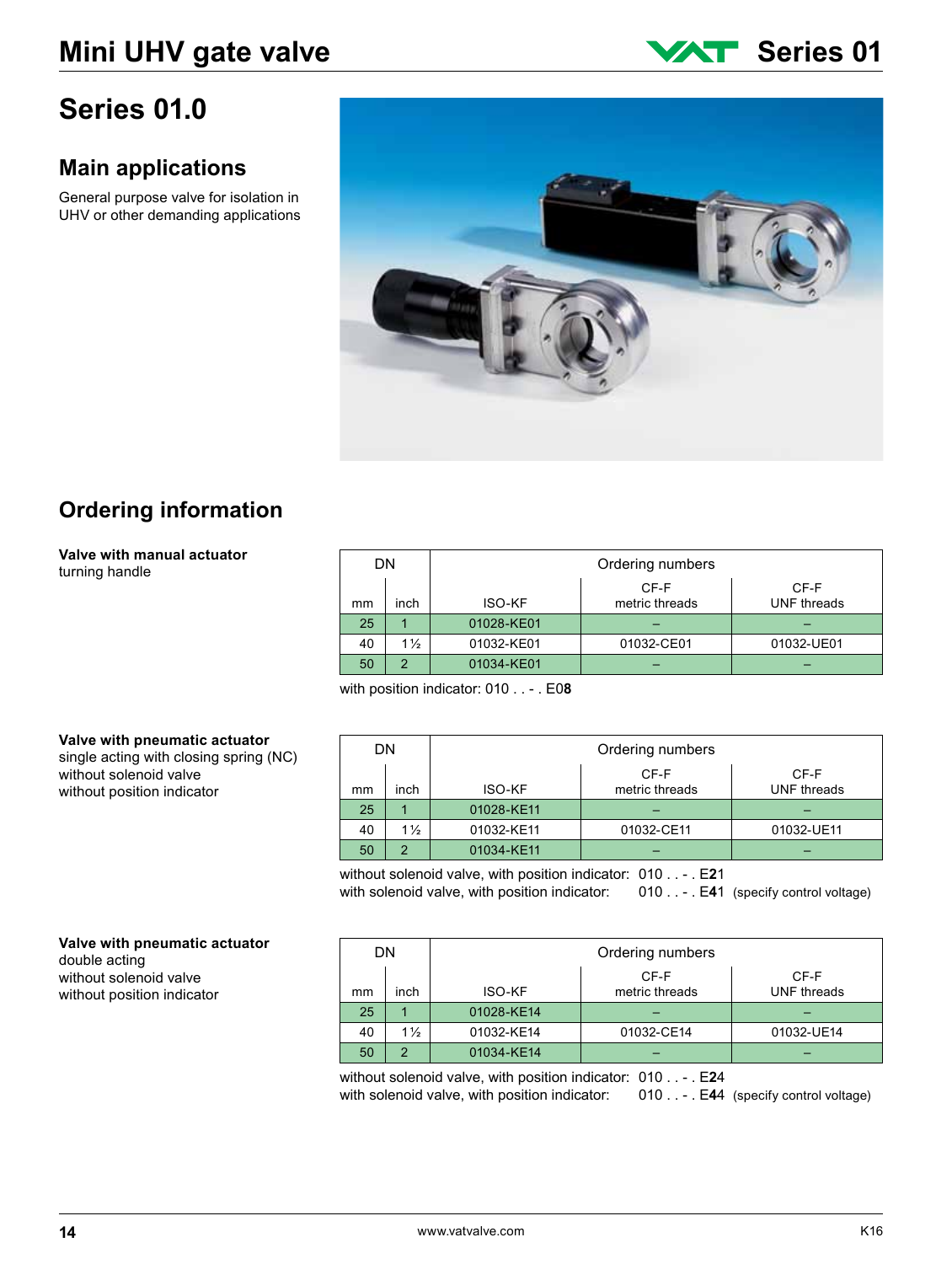# **Series 01**

Body material: stainless steel

Modular design: see next page

Bellows sealed, unlubricated mechanism

Vulcanized seal (no dead volumes at the gate seal): see glossary

MONOVAT system: see glossary



# **Technical data**

| Leak rate                                                                                                                          |                                                                                                 |
|------------------------------------------------------------------------------------------------------------------------------------|-------------------------------------------------------------------------------------------------|
| - Valve body<br>- Valve seat                                                                                                       | $< 5 \cdot 10^{-10}$ mbar Is <sup>-1</sup><br><1 $\cdot$ 10 <sup>-9</sup> mbar Is <sup>-1</sup> |
| Pressure range                                                                                                                     | $1 \cdot 10^{-10}$ mbar to 2 bar (abs)                                                          |
| Differential pressure on the gate                                                                                                  | $\leq$ 2 bar                                                                                    |
| Differential pressure at opening                                                                                                   | $\leq$ 30 mbar                                                                                  |
| Cycles until first service                                                                                                         | 50000                                                                                           |
| Temperature <sup>1)</sup><br>- Valve body<br>- Manual actuator<br>- Pneumatic actuator<br>- Solenoid valve<br>- Position indicator | ≤250 °C open, ≤200 °C closed<br>≤250 °C<br>≤200 °C<br>$\leq 50$ °C<br>$\leq 80^{\circ}$ C       |
| Heating and cooling rate                                                                                                           | ≤50 °C h <sup>-1</sup>                                                                          |
| Material<br>- Valve body<br>$-$ Gate<br>- Bellows                                                                                  | AISI 304 (1.4301), AISI 316L (1.4435)<br>AISI 304 (1.4301)<br>AISI 316L (1.4435)                |
| Seal<br>- Bonnet<br>$-$ Gate                                                                                                       | metal<br>FKM (Viton®)                                                                           |
| Feedthrough                                                                                                                        | bellows                                                                                         |
| Mounting position                                                                                                                  | any                                                                                             |
| Solenoid valve<br>- Actuator with closing spring<br>- Actuator double acting                                                       | 24 VDC, 9.0 W (others on request)<br>24 VDC, 5.4 W (others on request)                          |
| Position indicator: contact rating<br>- Voltage<br>$-$ Current                                                                     | ≤250VAC ≤50VDC<br>$\leq$ 5 A<br>$\leq 3A$                                                       |
| Valve position indication                                                                                                          | visual (mechanical)                                                                             |
|                                                                                                                                    |                                                                                                 |

Further technical data on next page

1) Maximum values: depending on operating conditions and sealing materials

 $\rightarrow$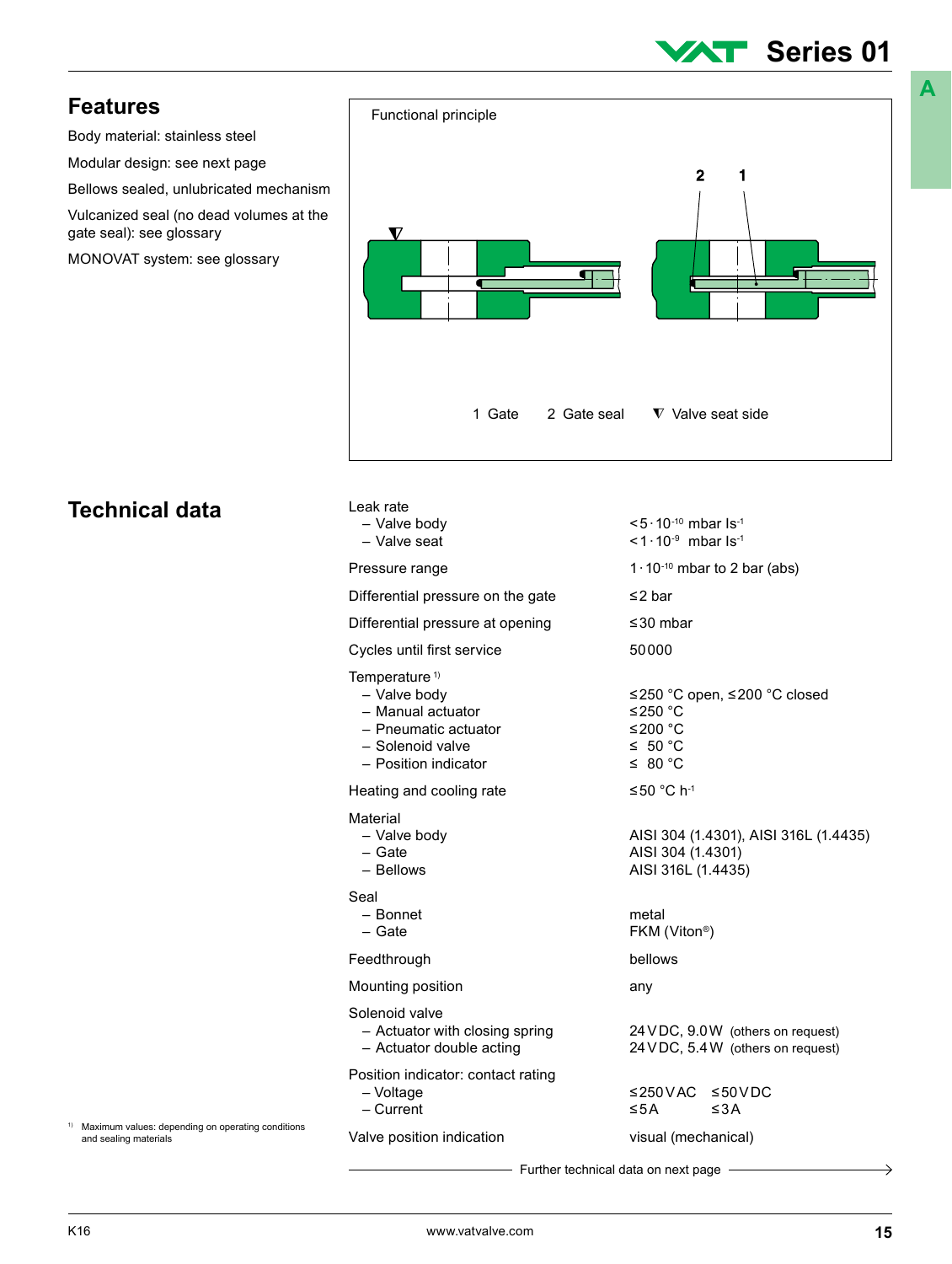# **Mini UHV gate valve Series 01**



#### Continued Technical data

|    |                       |                       |                                 |                                                               |                        | Valve with<br>manual actuator |        |         |                                                       |                        |                 |                                 | Valve with pneumatic actuator |                   |               |      |
|----|-----------------------|-----------------------|---------------------------------|---------------------------------------------------------------|------------------------|-------------------------------|--------|---------|-------------------------------------------------------|------------------------|-----------------|---------------------------------|-------------------------------|-------------------|---------------|------|
|    | DN<br>(nominal I. D.) | flanges<br>Standard   | (molecular flow)<br>Conductance | -dimen-<br>type)<br>₹<br>and flange<br>δ<br>(depending<br>sin | stroke<br>per<br>Turns |                               | Weight |         | overpressure<br>ंत<br>Compressed<br>max.<br>imi<br>Ei | of pneumatic<br>Volume | actuator        | time<br>opening<br>ă<br>Closing |                               | Weight            |               |      |
|    |                       |                       | ISO-KF                          | CF-F                                                          |                        |                               |        |         |                                                       |                        |                 |                                 |                               | w. closing spring | double acting |      |
| mm | inch                  |                       | $\mathsf{ls}$ <sup>-1</sup>     | $ S^{-1}$                                                     | n                      | kg                            | Ibs    | bar     | psi                                                   |                        | ft <sup>3</sup> | s                               | kg                            | lbs               | kg            | Ibs  |
| 25 |                       |                       | 38                              | —                                                             | 5                      | 1.5                           | 3.3    | $5 - 7$ | $73 - 102$                                            | 0.1                    | 0.004           | 0.7                             | 4.2                           | 9.26              | 2.2           | 4.85 |
| 40 | $1\frac{1}{2}$        | pages<br>19-21<br>See | 160                             | 220                                                           | 5                      | 1.5                           | 3.3    | $5 - 7$ | $73 - 102$                                            | 0.1                    | 0.004           | 0.7                             | 4.2                           | 9.26              | 2.2           | 4.85 |
| 50 | $\overline{2}$        |                       | 160                             | —                                                             | 5                      | 1.5                           | 3.3    | $5 - 7$ | $73 - 102$                                            | 0.1                    | 0.004           | 0.7                             | 4.2                           | 9.26              | 2.2           | 4.85 |

# **Modular design**



- 5 Pneumatic actuator, single acting with closing spring (NC)
- 6 Pneumatic actuator, double acting, mechanically locked
- 7 Position indicator for 80 °C (standard)
- 8 Position indicator for 200 °C (option)
- 9 3/2-way solenoid valve
- 10 4/2-way solenoid valve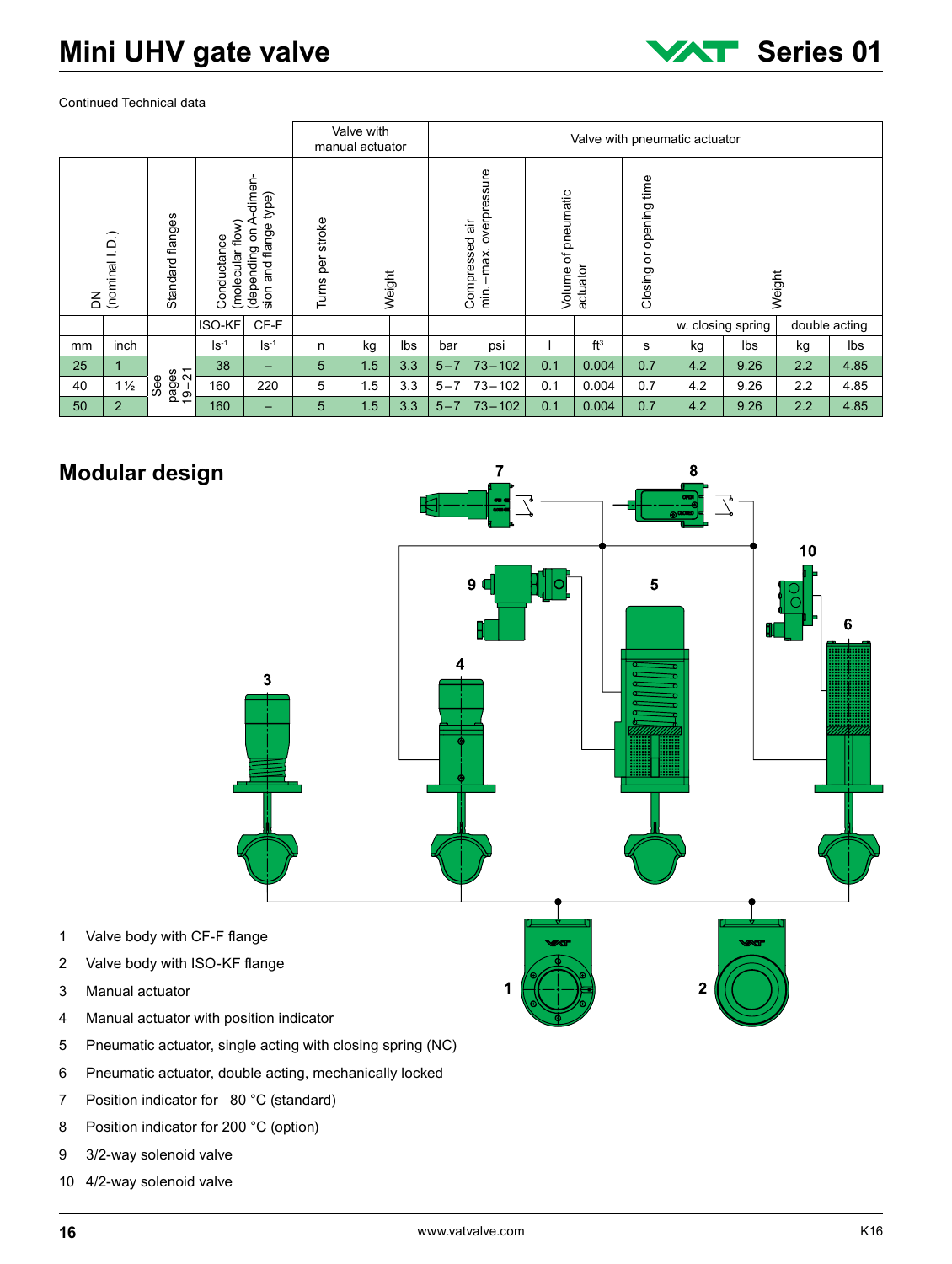## **Options**

#### **Actuator**

- Solenoid valve for impulse actuation: last valve position is maintained at power failure
- Solenoid valve separate, for external mounting
- Other solenoid valve voltage (standard: 24VDC)
- Manual emergency operation on solenoid valve lockable
- Manual actuator with position indicator
- Bakeable position indicator with connection cable 0.3 m: actuator bakeable to max. 200 °C, contact rating: ≤50VAC/DC, ≤1A
- Pneumatic actuator, single acting with opening spring (NO)
- Special bellows for 1 million cycles

#### **Valve**

- Customer specified flanges
- Insert version (without body, for integration into the vacuum system)
- Other sealing materials
- With protective ring: see series 17
- Special gate for the installation of various foils or orifices
- Window in gate (Dia. 1): window screwed into gate, window material: e.g. borosilicate, elastomer seal



#### **Ordering information for options:**

Ordering No. of valve-X (e. g. 01032-CE44-X,  $X =$  special bellows for 1 million cycles)

### – **Seals**

**Spare parts Spare Parts Spare parts Spare parts Spare 1 Spare is the contract of value** on request (specify fabrication number of valve)

### **Accessories**

### – **Flange connections**

for installation of the valve: see series 31 and 33

**A**

**Series 01**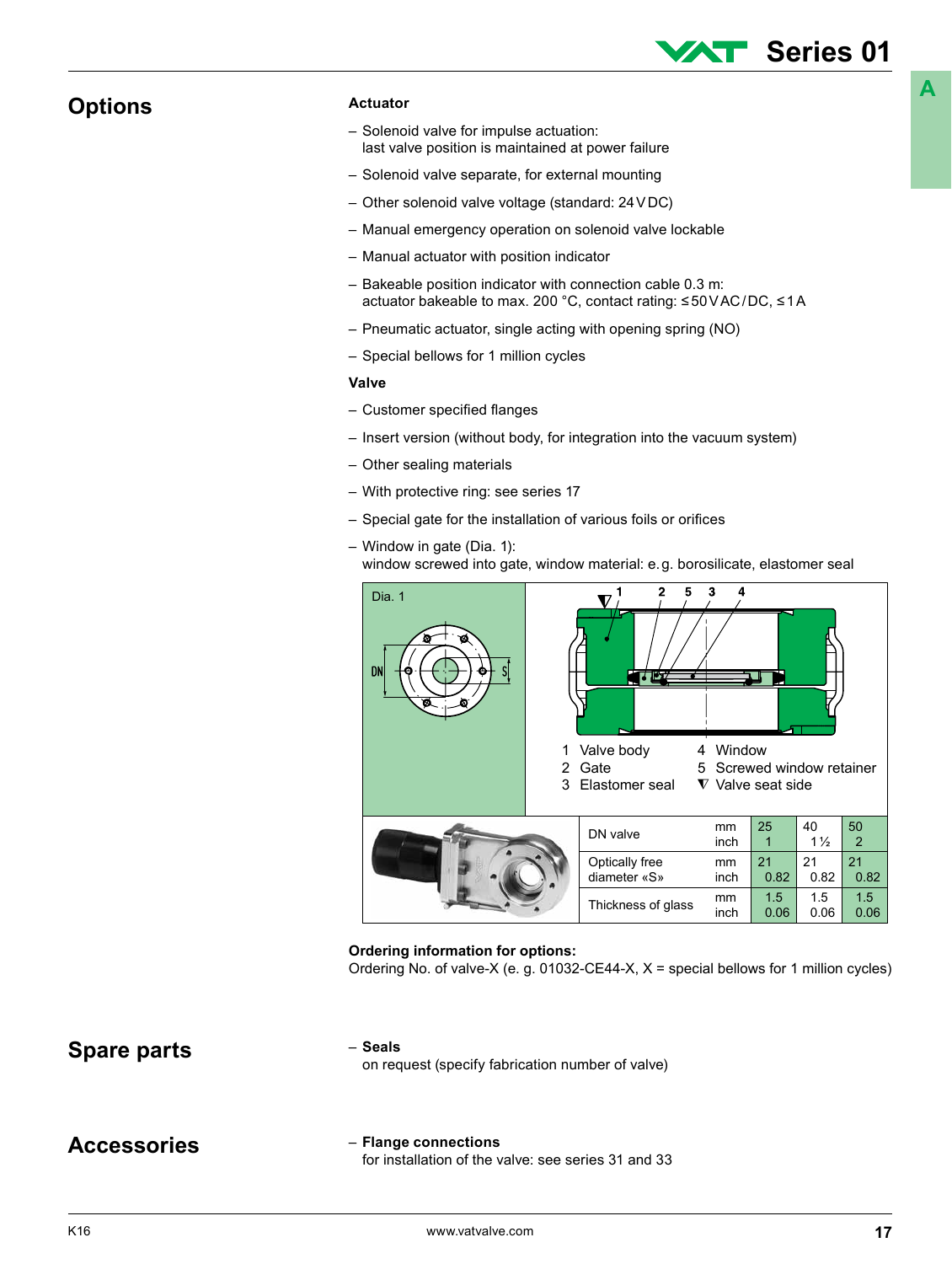

# **Special versions**

#### **for gas analysis**



Pressure reduction of the process gas by means of two bypass valves with orifice



- 1: Vacuum-tight valve with manual or pneumatic actuator
- 2, 3: Bypass valves with manual or pneumatic actuator and application specific, easily exchangeable orifice



Pressure reduction of the process gas by means of maximum three gate valves with orifice



- 1: Vacuum-tight valve with manual or pneumatic actuator
- 2, 3, 4: One to three gate valves, each rotated by 90°, with manual or pneumatic actuator and application specific, easily exchangeable orifice

Details see pages 234 + 235.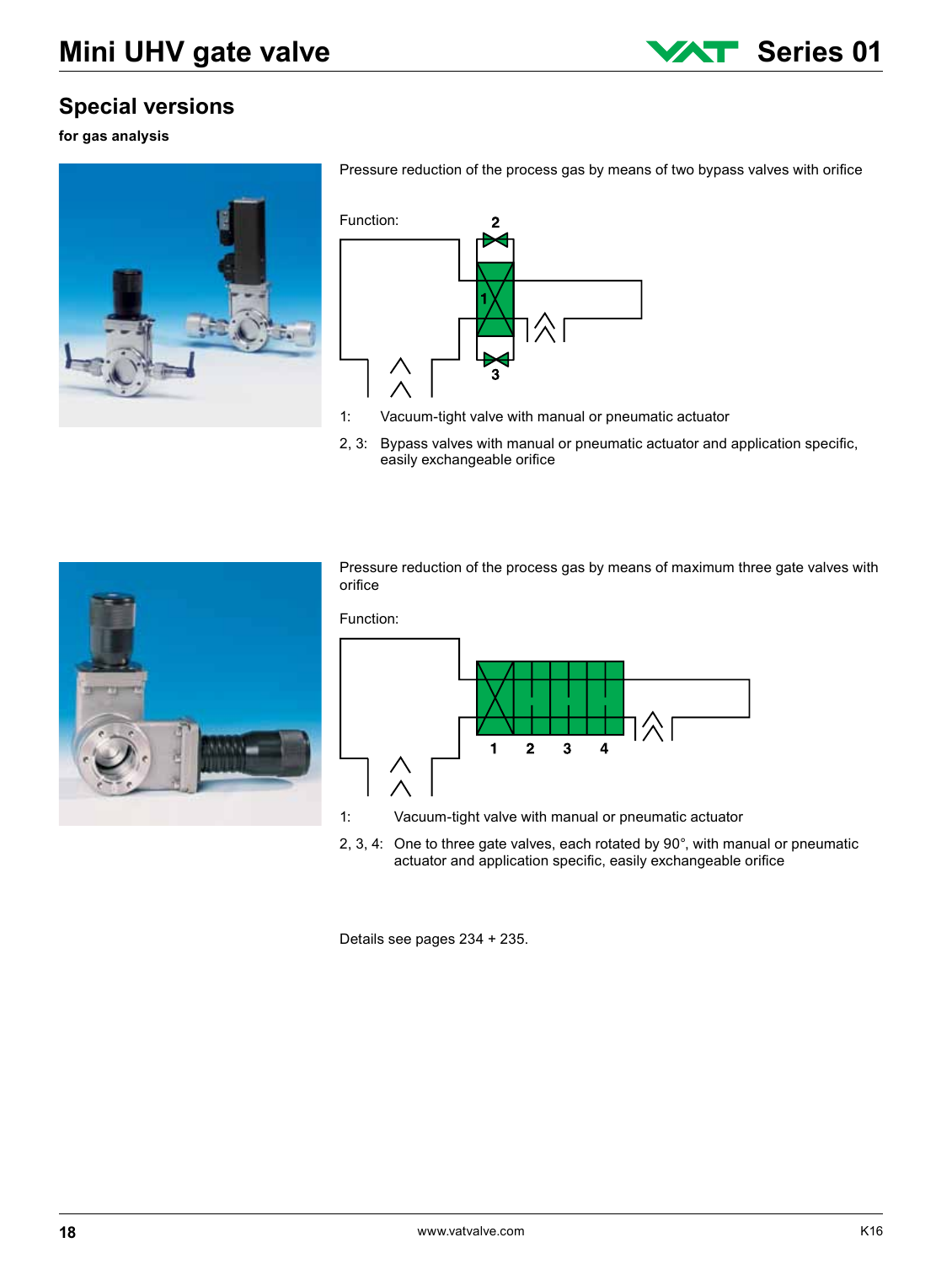# **XXT** Series 01

**A**

# **Dimensions**



| DN             | mm   | 25              | 40             | 50 (ID 40)      |
|----------------|------|-----------------|----------------|-----------------|
|                | inch | $\overline{1}$  | $1\frac{1}{2}$ | $2$ (ID 1.57)   |
| A              | mm   | 50              | 50             | 50              |
|                | inch | 1.97            | 1.97           | 1.97            |
| B              | mm   | 72 <sup>2</sup> | 72             | 72              |
|                | inch | 2.83            | 2.83           | 2.83            |
| <b>B1</b>      | mm   | 40              | 55             | 75              |
|                | inch | 1.57            | 2.16           | 2.95            |
| D              | mm   | 25 <sub>2</sub> | 40             | 40              |
|                | inch | 0.98            | 1.57           | 1.57            |
| н              | mm   | 26.20           | 41.20          | 52.20           |
|                | inch | 1.03            | 1.62           | 2.05            |
| $\mathsf{I}$   | mm   | 3 <sup>1</sup>  | 3              | 3 <sup>1</sup>  |
|                | inch | 0.12            | 0.12           | 0.12            |
| Κ              | mm   | 16 <sup>1</sup> | 16             | 16 <sup>1</sup> |
|                | inch | 0.63            | 0.63           | 0.63            |
| L              | mm   | 198             | 198            | 198             |
|                | inch | 7.80            | 7.80           | 7.80            |
| Ν              | mm   | 82              | 82             | 82              |
|                | inch | 3.23            | 3.23           | 3.23            |
| O              | mm   | 76              | 76             | 76              |
|                | inch | 2.99            | 2.99           | 2.99            |
| O <sub>1</sub> | mm   | 70              | 70             | 70              |
|                | inch | 2.76            | 2.76           | 2.76            |
| Q              | mm   | 55              | 55             | 55              |
|                | inch | 2.17            | 2.17           | 2.17            |
| T              | mm   | 73              | 73             | 73              |
|                | inch | 2.87            | 2.87           | 2.87            |
| U              | mm   | 45              | 45             | 45              |
|                | inch | 1.77            | 1.77           | 1.77            |

| DN             | mm<br>inch | 40<br>$1\frac{1}{2}$             |  |
|----------------|------------|----------------------------------|--|
| A              | mm<br>inch | 35<br>1.38                       |  |
| B              | mm<br>inch | 72<br>2.83                       |  |
| С              | mm<br>inch | 58.70<br>2.31                    |  |
| D              | mm<br>inch | 40<br>1.57                       |  |
| $E \times F$   |            | $6 \times M6$<br>6 × 1/4"-28 UNF |  |
| G              | mm<br>inch | $\overline{7}$<br>0.28           |  |
| H1             | mm<br>inch | 48.30<br>1.90                    |  |
| H <sub>2</sub> | mm<br>inch | 42<br>1.65                       |  |
| K              | mm<br>inch | 16<br>0.63                       |  |
| L              | mm<br>inch | 198<br>7.80                      |  |
| N              | mm<br>inch | 82<br>3.23                       |  |
| O              | mm<br>inch | 76<br>2.99                       |  |
| O <sub>1</sub> | mm<br>inch | 70<br>2.76                       |  |
| Q              | mm<br>inch | 55<br>2.17                       |  |
| T              | mm<br>inch | 73<br>2.87                       |  |
| U              | mm<br>inch | 45<br>1.77                       |  |
|                |            |                                  |  |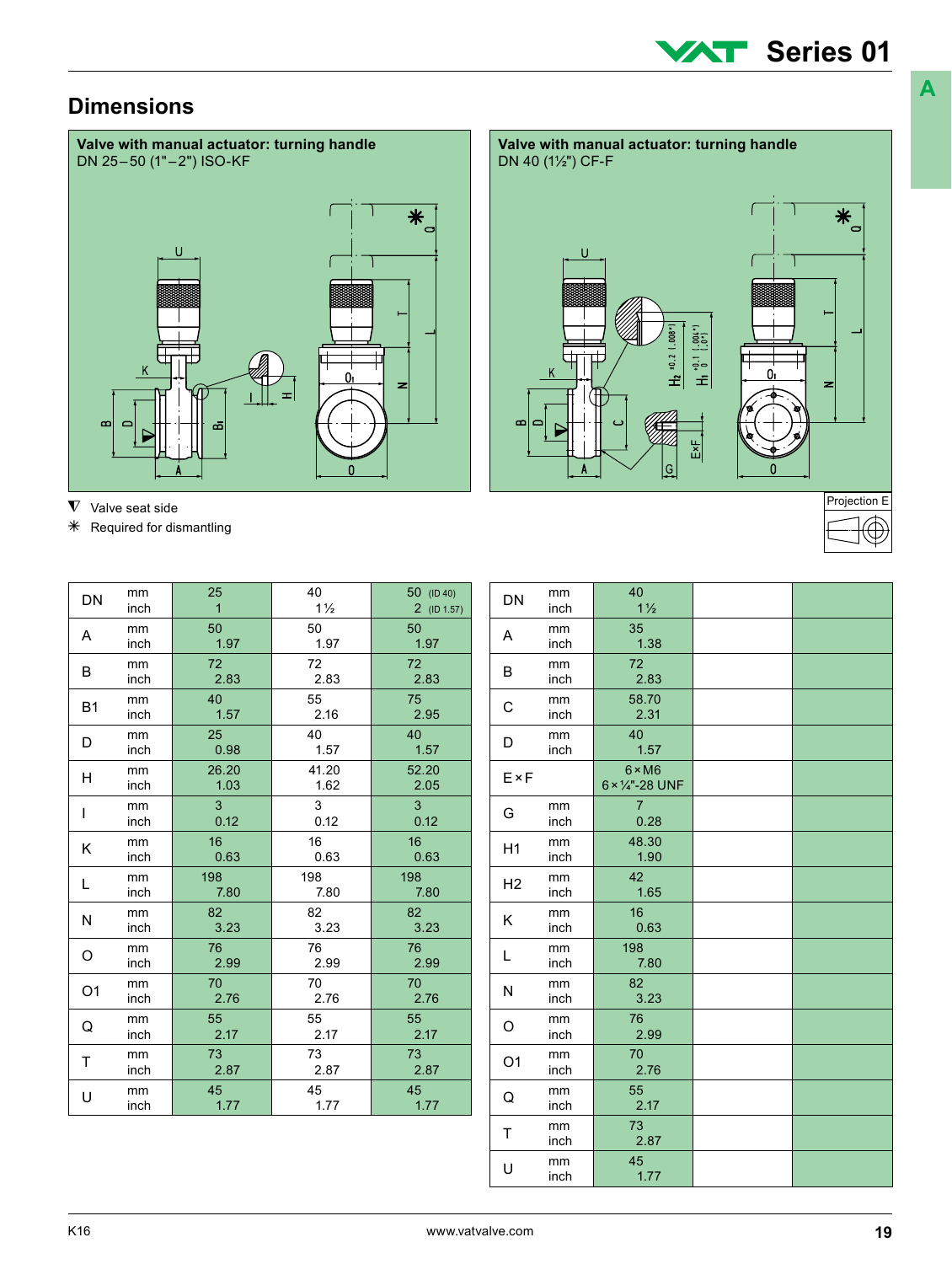

# **Dimensions**





- 
- 
- 
- $*$  Required for dismantling  $\Theta$  Electrical connection  $\Theta$  Emergency operation



| rojection E |  |
|-------------|--|
|             |  |

| DN             | mm<br>inch | 25<br>$\mathbf{1}$ | 40<br>$1\frac{1}{2}$ | 50 (ID 40)      |
|----------------|------------|--------------------|----------------------|-----------------|
|                |            |                    |                      | $2$ (ID 1.57)   |
|                | mm         | 50                 | 50                   | 50              |
| A              | inch       | 1.97               | 1.97                 | 1.97            |
|                | mm         | 72 <sub>2</sub>    | 72                   | 72 <sup>°</sup> |
| B              | inch       | 2.83               | 2.83                 | 2.83            |
|                | mm         | 40                 | 55                   | 75              |
| B <sub>1</sub> | inch       | 1.57               | 2.16                 | 2.95            |
|                | mm         | 25                 | 40                   | 40              |
| D              | inch       | 0.98               | 1.57                 | 1.57            |
|                | mm         | 26.20              | 41.20                | 52.20           |
| н              | inch       | 1.03               | 1.62                 | 2.05            |
|                |            |                    |                      |                 |
| $\overline{1}$ | mm         | $\overline{3}$     | 3                    | $\overline{3}$  |
|                | inch       | 0.12               | 0.12                 | 0.12            |
| ĸ              | mm         | 16 <sup>1</sup>    | 16                   | 16 <sup>°</sup> |
|                | inch       | 0.63               | 0.63                 | 0.63            |
|                | mm         | 266                | 266                  | 266             |
| L              | inch       | 10.47              | 10.47                | 10.47           |
|                | mm         | 82                 | 82                   | 82              |
| N              | inch       | 3.23               | 3.23                 | 3.23            |
|                | mm         | 76                 | 76                   | 76              |
| O              | inch       | 2.99               | 2.99                 | 2.99            |
|                | mm         | 70                 | 70                   | 70              |
| O <sub>1</sub> | inch       | 2.76               | 2.76                 | 2.76            |
|                | mm         | 55                 | 55                   | 55              |
| Q              | inch       | 2.17               | 2.17                 | 2.17            |
|                | mm         | 45                 | 45                   | 45              |
| U              | inch       | 1.77               | 1.77                 | 1.77            |
|                | mm         | 42                 | 42                   | 42              |
| V              | inch       | 1.65               | 1.65                 | 1.65            |
|                |            |                    |                      |                 |

| DN             | mm<br>inch | 40<br>$1\frac{1}{2}$             |  |
|----------------|------------|----------------------------------|--|
| A              | mm<br>inch | 35<br>1.38                       |  |
| B              | mm<br>inch | 72<br>2.83                       |  |
| C              | mm<br>inch | 58.70<br>2.31                    |  |
| D              | mm<br>inch | 40<br>1.57                       |  |
| $E \times F$   |            | $6 \times M6$<br>6 × 1/4"-28 UNF |  |
| G              | mm<br>inch | $\overline{7}$<br>0.28           |  |
| H1             | mm<br>inch | 48.30<br>1.90                    |  |
| H <sub>2</sub> | mm<br>inch | 42<br>1.65                       |  |
| K              | mm<br>inch | 16<br>0.63                       |  |
| L              | mm<br>inch | 266<br>10.47                     |  |
| N              | mm<br>inch | 82<br>3.23                       |  |
| O              | mm<br>inch | 76<br>2.99                       |  |
| O <sub>1</sub> | mm<br>inch | 70<br>2.76                       |  |
| Q              | mm<br>inch | 55<br>2.17                       |  |
| U              | mm<br>inch | 70<br>2.75                       |  |
| V              | mm<br>inch | 42<br>1.65                       |  |